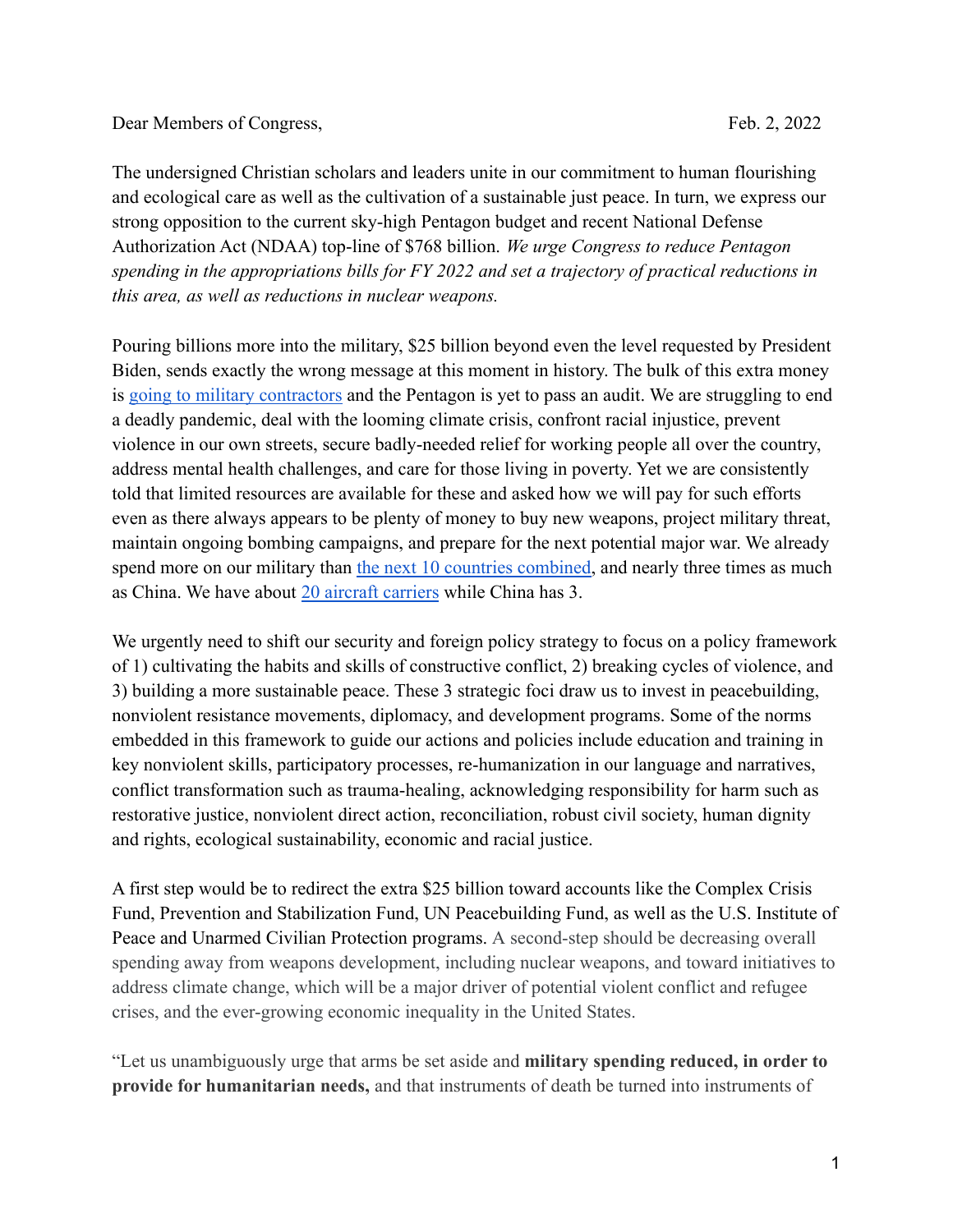## life." *Pope Francis, [International Meeting for Peace](https://www.vaticannews.va/en/pope/news/2021-10/pope-francis-egidio-35th-interreligious-peace-meeting.html?utm_source=newsletter&utm_medium=email&utm_campaign=NewsletterVN-EN), Oct. 7, 2021*

"I am convinced that...we as a nation must undergo a radical revolution of values...A nation that continues year after year to spend more money on military defense than on programs of social uplift is approaching spiritual death. America, **the richest and most powerful nation in the world, can well lead the way in this revolution of values**. There is nothing except a tragic death wish to prevent us from reordering our priorities so that the pursuit of peace will take precedence over the pursuit of war." *Martin Luther King Jr., "[Beyond Vietnam: A Time to Break](https://kinginstitute.stanford.edu/encyclopedia/beyond-vietnam) [Silence,](https://kinginstitute.stanford.edu/encyclopedia/beyond-vietnam)" April 4, 1967.*

"And there are many nay-sayers who worry about us shifting funds from the military to social programs. They claim that a strong military keeps us safe in a dangerous world…**Our spending on war and violence is arresting our ability to provide true security and well-being at home**…[we need to] transform society and enact a moral agenda that puts people first and challenges the intersecting injustices of systemic racism, poverty, ecological devastation, militarism and the war economy…" *Rev. Dr. William J. Barber II and Rev. Dr. Liz Theoharis, Co-Chairs, Poor People's Campaign: A National Call for Moral Revival, "Foreword*," *[Executive](https://www.poorpeoplescampaign.org/wp-content/uploads/2019/06/PPC-Moral-Budget-2019-report-Exec-Summary.pdf) Summary: [Poor People's Moral Budget: Everybody Has](https://www.poorpeoplescampaign.org/wp-content/uploads/2019/06/PPC-Moral-Budget-2019-report-Exec-Summary.pdf) The Right to Live*, *June 2019*

"Everyone talks about peace"..."everyone claims to want it, but unfortunately the proliferation of weapons of every type leads in the opposite direction. The arms trade has the effect of complicating and distancing us from a solution to conflicts…Therefore I consider that…we can unite our voices in expressing hope that the international community may make **new, concerted and courageous efforts against the proliferation of weapons and to promote their reduction.**" *Pope Francis, [Address to 7 New Ambassadors,](http://www.zenit.org/en/articles/pope-francis-address-to-seven-new-ambassadors-to-the-holy-see?utm_source=feedburner&utm_medium=feed&utm_campaign=Feed%3A+zenit%2Fenglish+%28ZENIT+English%29) Mar. 1, 2014*

"It is high time, then, that governments develop economic policies aimed at **inverting the proportion of public funds spent on education and on weaponry**." *Pope Francis, [Dialogue](https://www.vatican.va/content/francesco/en/messages/peace/documents/20211208-messaggio-55giornatamondiale-pace2022.html) [Between Generations,](https://www.vatican.va/content/francesco/en/messages/peace/documents/20211208-messaggio-55giornatamondiale-pace2022.html) Jan. 1, 2022*

"In the light of Christ's peace, we see one another as brothers and sisters. God did not create us to be enemies of each other, but rather as members of one human family, all God's children, sharing this beautiful common home. We need not threaten anyone, anywhere, any longer with nuclear warfare. We must **take concrete steps to begin the process of nuclear disarmament:** to dismantle our weapons, to clean up our land, and **to spend those enormous resources on structures of international nonviolent conflict resolution**." *U.S. Catholic Bishop, John Wester, New Mexico, ["Living the Light of Peace"](https://archdiosf.org/documents/2022/1/220111_ABW_Pastoral_Letter_LivingintheLightofChristsPeace_Official_Reduced.pdf) Jan. 11, 2022*

*Sincerely,*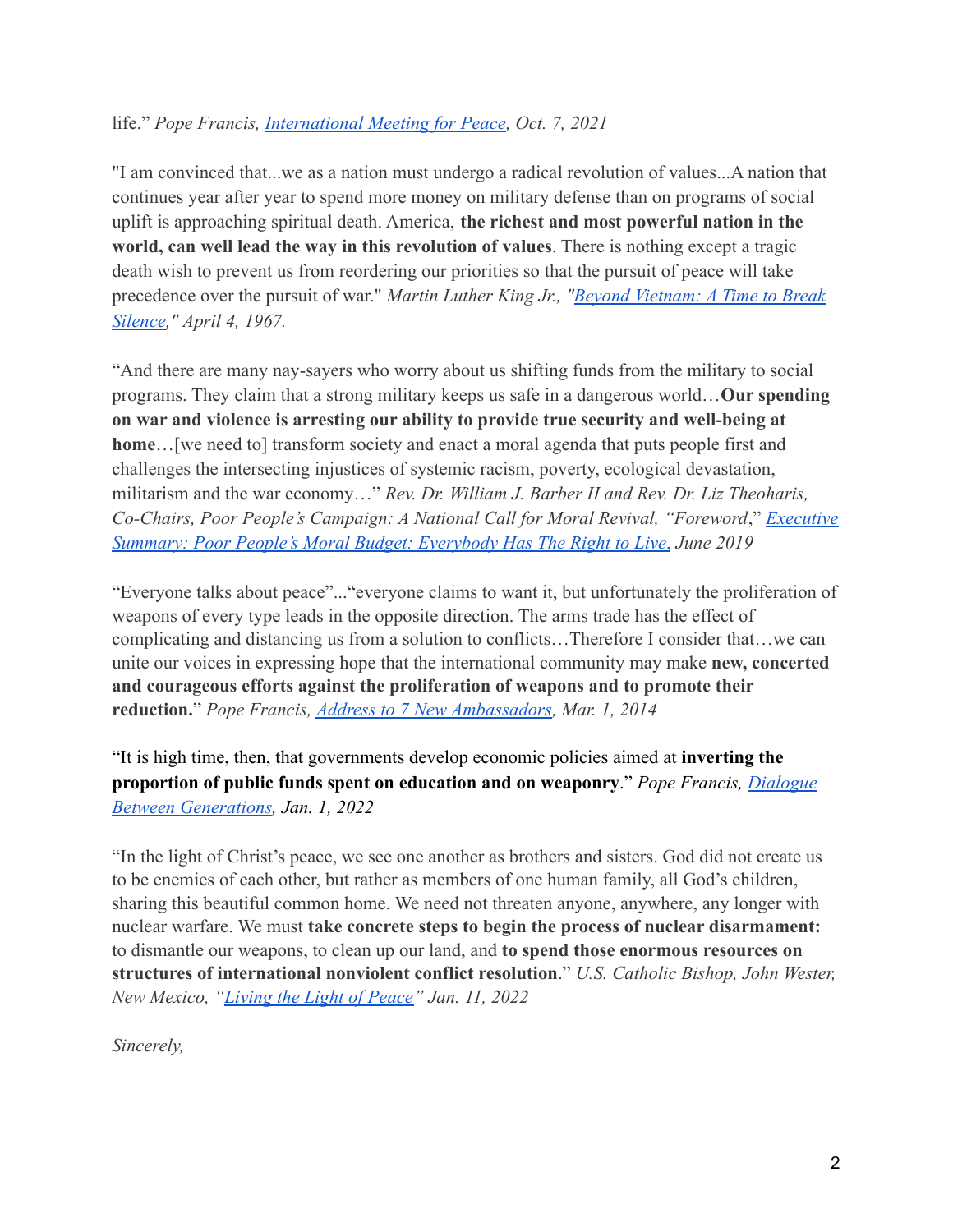1. Ilsup Ahn, Ph. D. Professor of Philosophy North Park University

2. SimonMary Asese A. Aihiokhai, Ph.D. Associate professor of Systematic Theology University of Portland

3. James P. Bailey, Ph. D. Associate Professor, Department of Theology Duquesne University

4. Justin Barringer, Ph.D. Ethics Instructor, Correctional Education Program Ashland University

5. Gerald J.Beyer, Ph.D. Professor of Christian Ethics Villanova University

6. B. Kevin Brown Religious Studies Instructor Gonzaga University

7. Lisa Sowle Cahill, Ph.D. Monan Professor of Theology Boston College

8. Victor Carmona, Ph.D. Assistant Professor, Department of Theology and Religious Studies University of San Diego

9. William T. Cavanaugh Professor of Catholic Studies DePaul University

10. Ki Joo Choi, Ph.D. Professor of Theological Ethics Seton Hall University

11. Meghan Clark, Ph.D. Associate Professor of Moral Theology St. John's University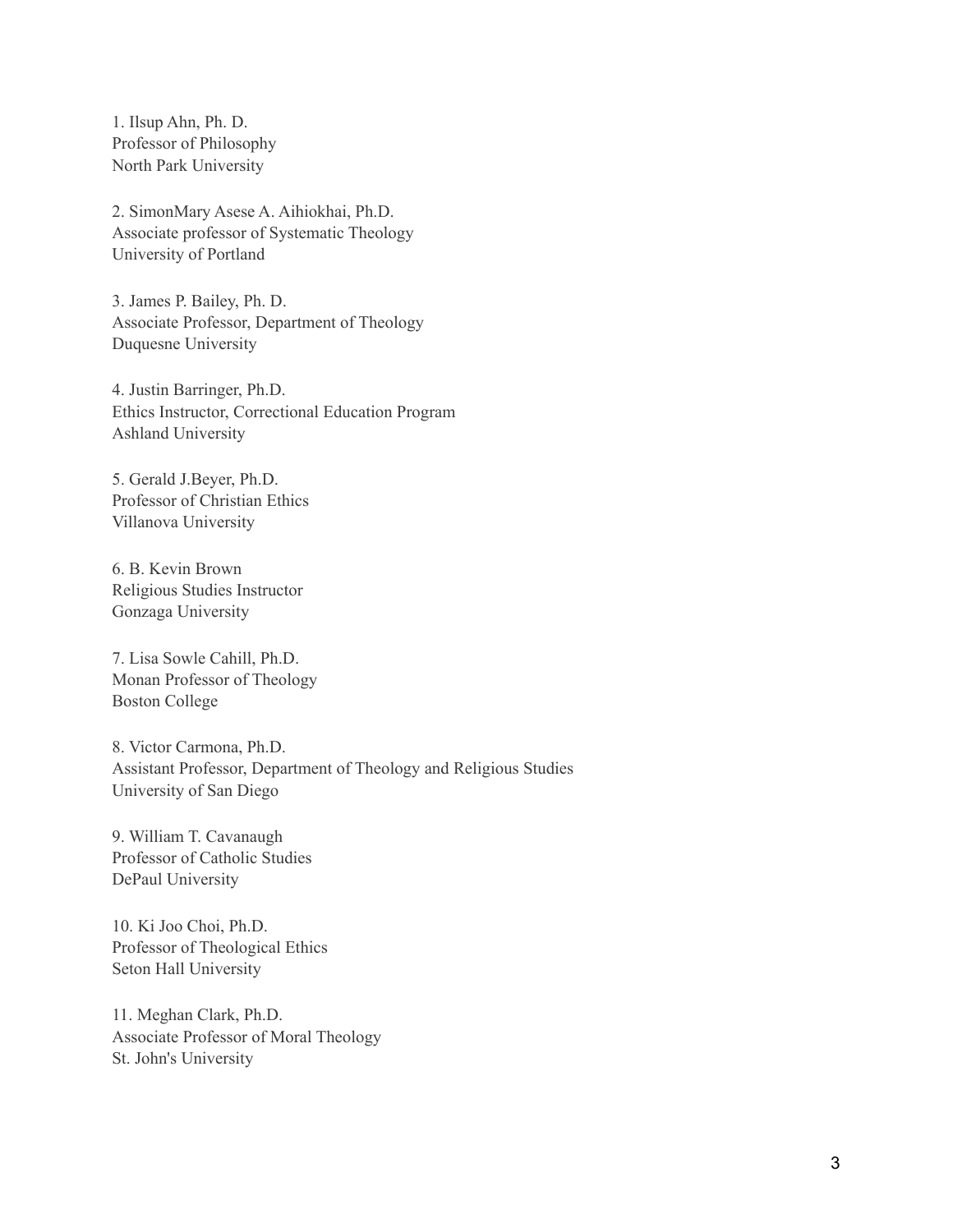12. Philip Clayton Professor of Theology Claremont School of Theology

13. David Cochran Professor of Politics Loras College

14. Charlie Collier Editor Wipf and Stock Publishers

15. David Cortright Professor Emeritus University of Notre Dame

16. Kathryn Cox Research Associate University of San Diego

17. Shawnee M. Daniels-Sykes, Ph.D. Professor of Theology Mount Mary University

18. Maria (MT) Davila Visiting Associate Professor of Practice, Religious and Theological Studies Merrimack College

19. David DeCosse Adjunct Associate Professor, Religious Studies Santa Clara University

20. Mark Alan Douglas Professor of Christian Ethics Columbia Theological Seminary

21. Andrew Dreitcer Professor of Spirituality Claremont School of Theology

22. Heather DuBois Assistant Professor of Religion and Theology Stonehill College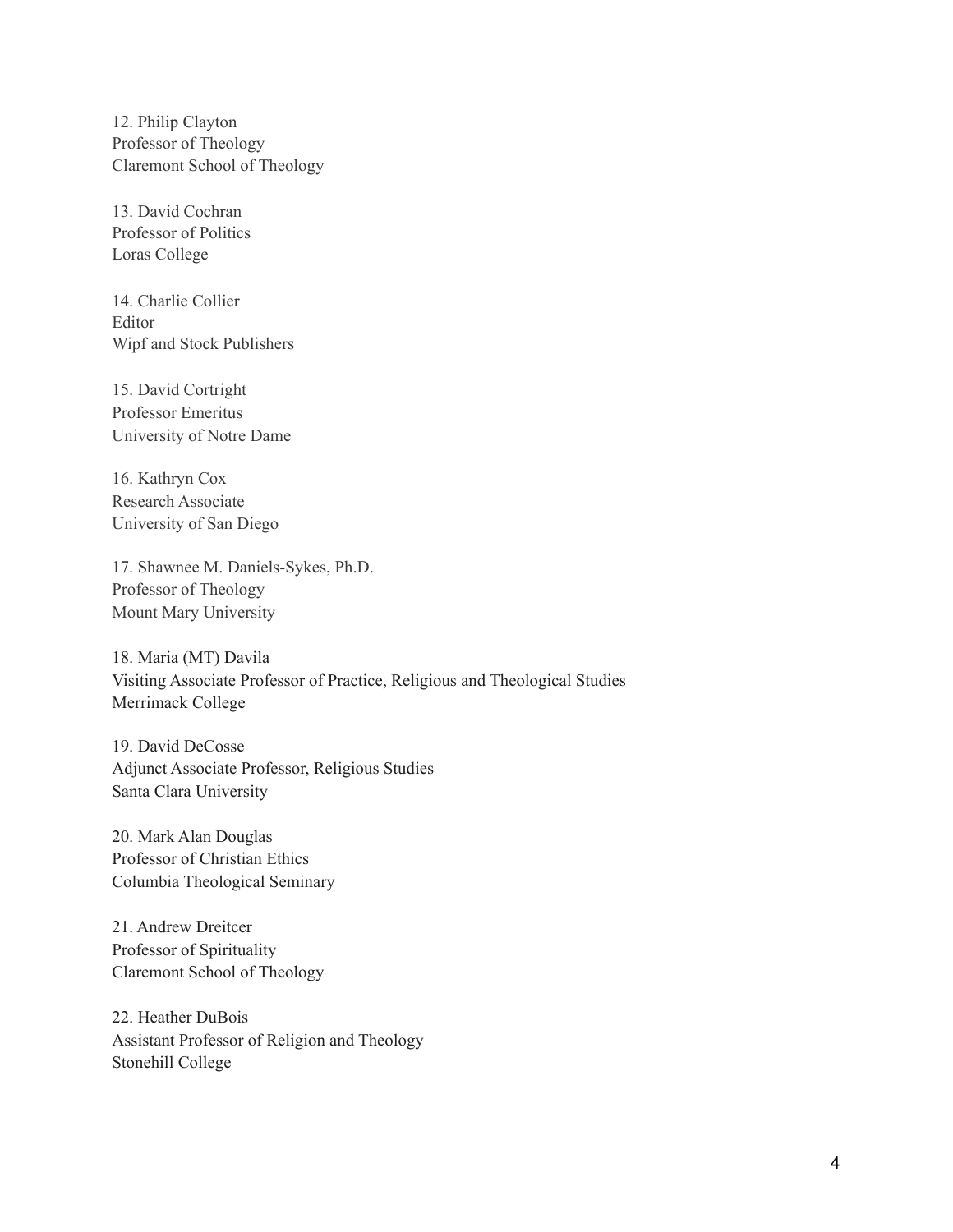23. Sean Easton Professor of Greek, Latin and Classical Studies Gustavus Adolphus College

24. Dr. Joseph J. Fahey Professor of Religious Studies (Ret.) Manhattan College

25. Daniel K. Finn Clemens Professor of Economics and Professor of Theology The College of St. Benedict and St. John's University

26. Jeannine Hill Fletcher Professor of Theology Fordham University

27. Lisa Fullam, D.V.M., Th.D. Professor of Moral Theology Jesuit School of Theology of Santa Clara University

28. Matthew J. Gaudet, Ph.D. Lecturer of Engineering Ethics (and U.S. Navy Veteran) Santa Clara University

29. Cecilia Gonzalez-Andrieu, Ph.D. Professor of Theology Loyola Marymount University

30. Leo Guardado Assistant Professor of Theology Fordham University

31. Rev. David P. Gushee, Ph.D. Distinguished University Professor of Christian Ethics, Mercer University Chair in Christian Social Ethics, Vrije Universiteit Amsterdam Senior Research Fellow, International Baptist Theological Study Center

32. Brian Hamilton Associate Professor of Religion Florida Southern College

33. Nina Henrichs-Tarasenkova Theology instructor University of Portland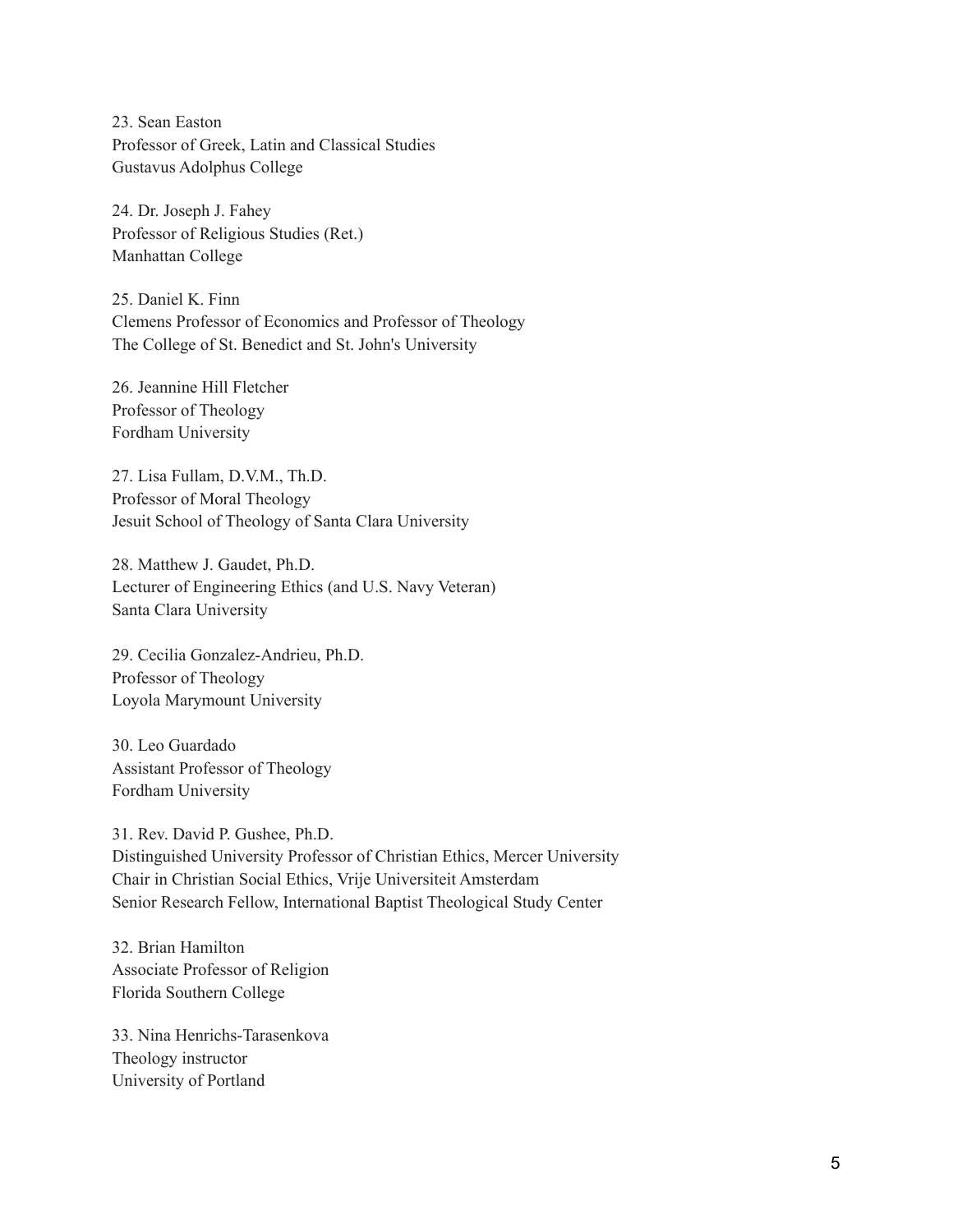34. David Houglum, Ph.D. Director of Leadership & Leadership Professor of Practice University of Portland

35. James E. Hug Chaplain Adrian Dominican Sisters

36. Michael P. Jaycox Associate Professor, Theology and Religious Studies Seattle University

37. Laurie Johnston Associate Professor of Theology Emmanuel College, Boston

38. Grace Kao Professor of Ethics Claremont School of Theology

39. Jong Hwa Kim Ph.D. Candidate of Christian Ethics Fuller Theological Seminary

40. SueJeanne Koh Director of Adult Education and Resident Theologian St. Mark Presbyterian Church (Newport Beach, CA) and New Hope Presbyterian Church (Anaheim, CA)

41. David Kwon Professor of Moral Theology Saint Mary's University of Minnesota

42. Kyle B. T. Lambelet Assistant Professor in the Practice of Theology and Ethics Candler School of Theology, Emory University

43. Linda Land-Closson Assistant Professor of Peace and Justice Studies Regis University

44. Hak Joon Lee, Ph.D. Lewis B. Smedes Professor of Christian Ethics Fuller Theological Seminary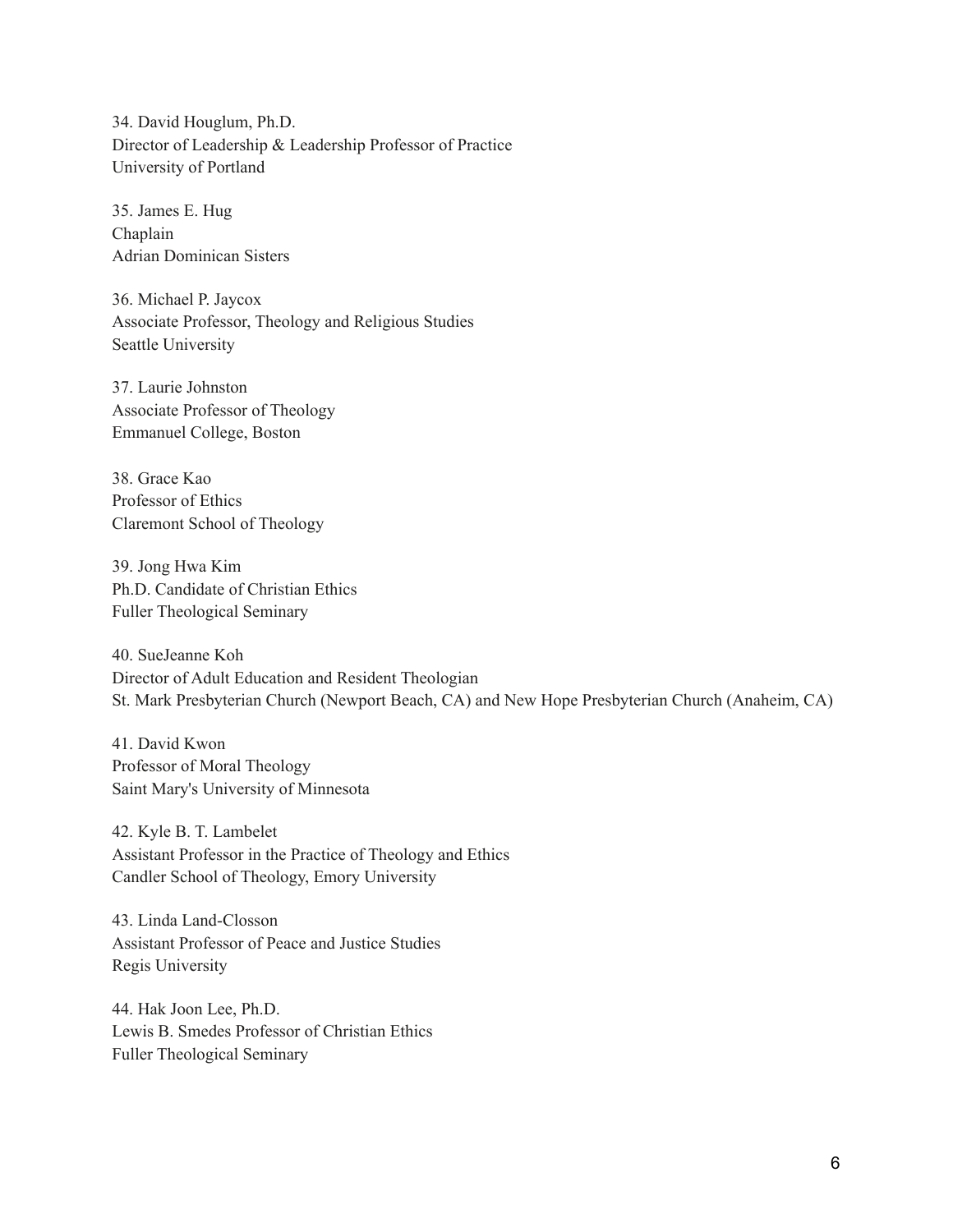45. D. Stephen Long Maguire University Professor of Ethics Southern Methodist University

46. Ellen Ott Marshall, Ph.D. Professor of Christian Ethics and Conflict Transformation Candler School of Theology, Emory University

47. Eric Martin Lecturer UCLA

48. Sarah L MacMillen Associate Professor of Sociology Director of the Peace, Justice and Conflict Resolution Minor Program Duquesne University

49. Eli S. McCarthy, Ph.D. Professor of Justice and Peace Studies Georgetown University

50. James W. McCarty, Ph.D. Executive Director for Equity and Inclusion Affiliate Instructor, School of Education University of Washington Tacoma

51. Jermaine M. McDonald, Ph.D. Scholar of Race and Religion in the U.S.

52. T. Michael McNulty, SJ Scholar in Residence, Center for Peacemaking Marquette University

53. Robert Emmet Meagher Emeritus Professor of Humanities Hampshire College

54. Marcus Mescher Associate Professor of Christian Ethics Xavier University

55. Alex Mikulich Catholic Social Ethicist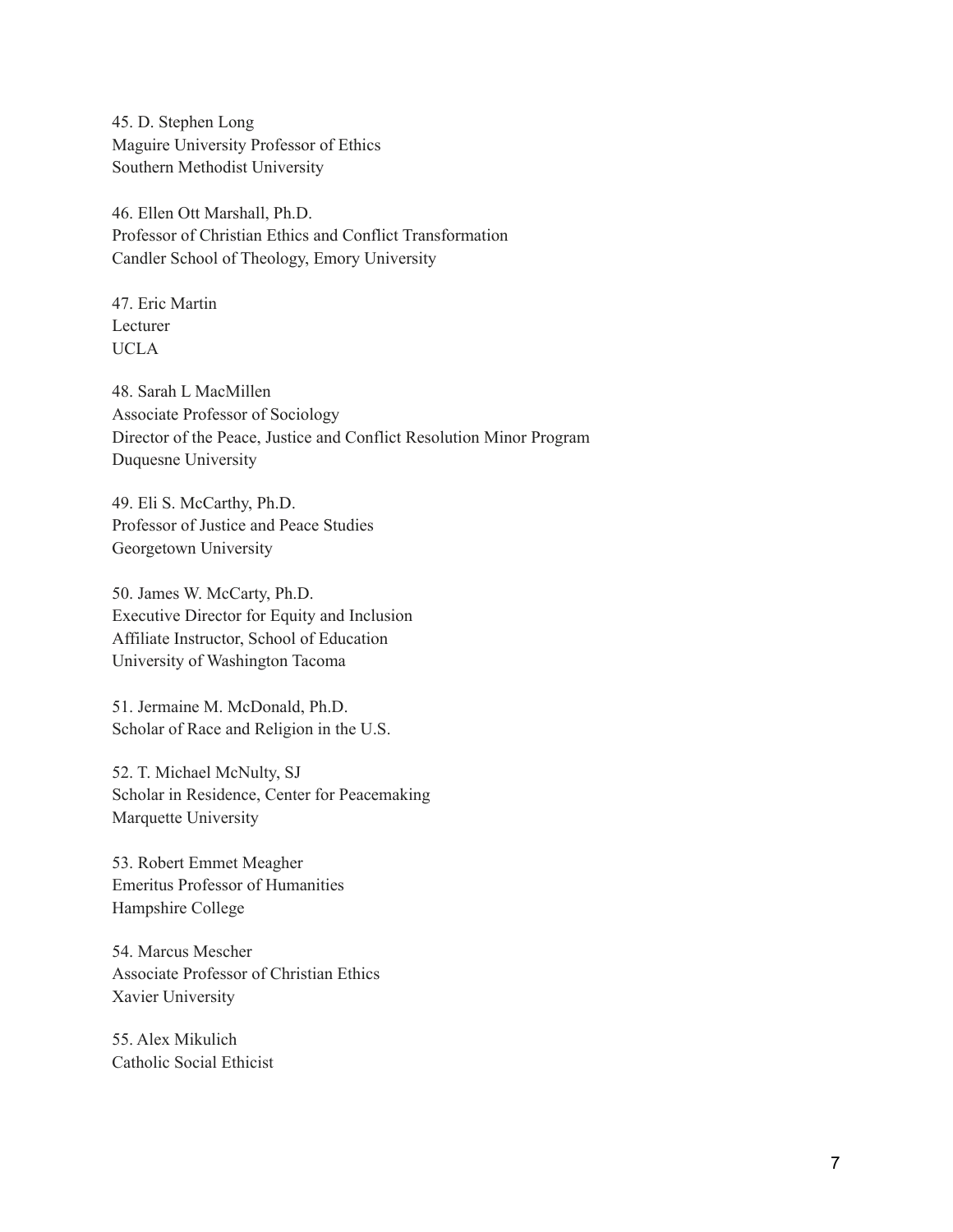56. Richard W Miller, Ph.D Professor of Systematic Theology & Sustainability Studies Creighton University

57. David O'Brien Professor of History Emeritus College of the Holy Cross

58. Maureen H. O'Connell Associate Professor of Christian Ethics La Salle University

59. Stephen J. Patterson Atkinson Professor of Religious and Ethical Studies Willamette University

60. Peter C Phan Professor of Theology Georgetown University

61. Nancy Pineda-Madrid T. Marie Chilton Chair of Catholic Theology Loyola Marymount University

62. Christopher Pramuk Associate Professor of Theology Regis University

63. Nancy Rourke Associate Professor of Religious Studies and Theology Canisius College

64. Julie H Rubio Professor of Christian Social Ethics Santa Clara University

65. Anna Floerke Scheid Associate Professor of Theology Duquesne University

66. Daniel Scheid Associate Professor of Theology Duquesne University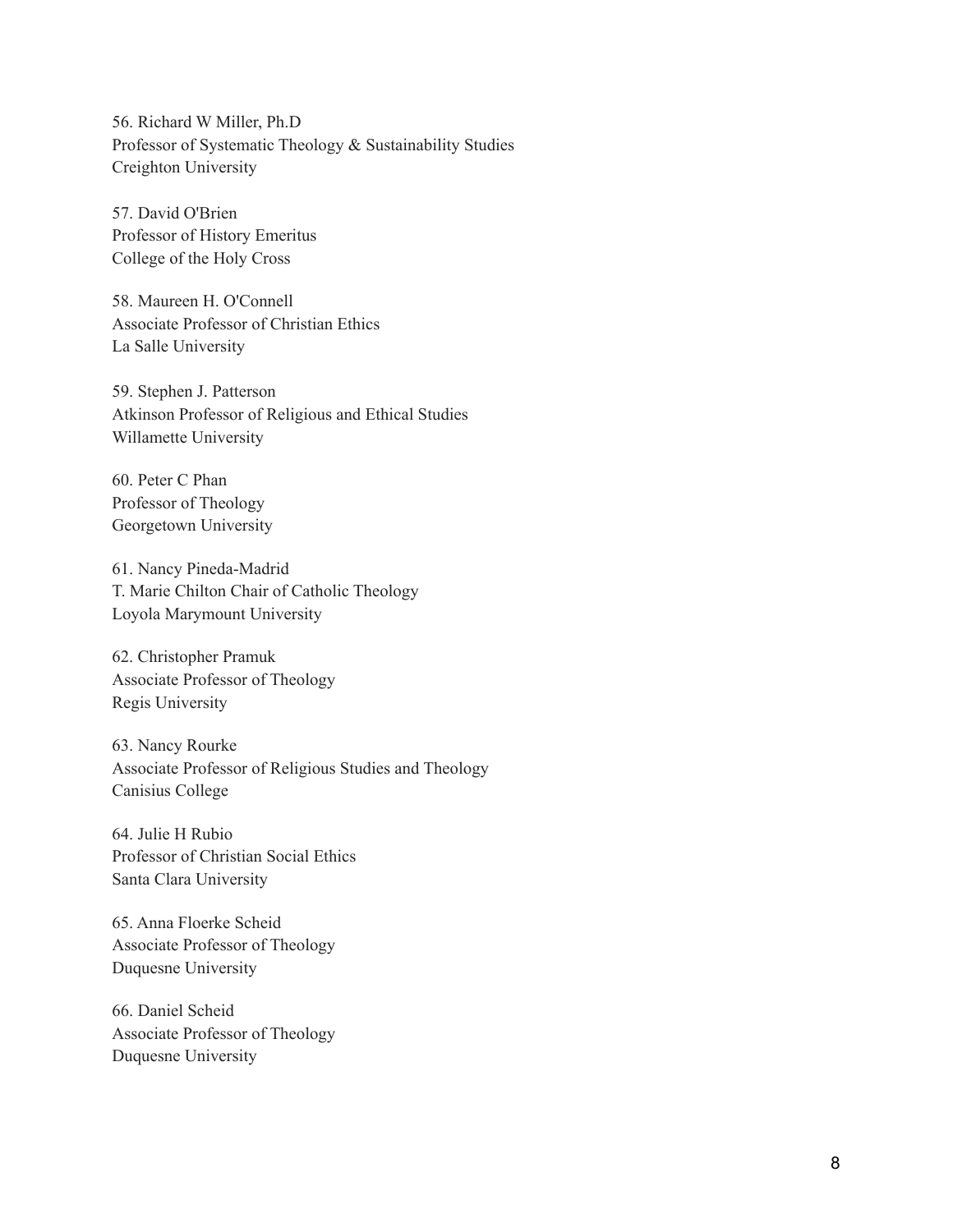67. Lisa Schirch Professor of Peace Studies University of Notre Dame

68. Gerald W. Schlabach Professor Emeritus of Theology University of St. Thomas (MN)

69. John T. Sebastian, Ph.D. Vice President for Mission and Ministry Loyola Marymount University

70. Daniel L. Smith-Christopher Prof. Old Testament/Hebrew Bible Loyola Marymount University

71. John Sniegocki Professor of Christian Ethics Xavier University

72. Kathryn Getek Soltis Assistant Professor of Christian Ethics and Director, Center for Peace and Justice Education Villanova University

73. Jason Steidl Assistant Teaching Professor St. Joseph's College

74. Ethel Sutherland Retired high school Theology teacher

75. Matthew Tapie, Ph.D. Associate Professor of Theology and Director of the Center for Catholic-Jewish Studies Saint Leo University

76. Terrence W. Tilley Avery Cardinal Dulles, S.J., Professor of Catholic Theology Emeritus Fordham University

77. Cristina L.H. Traina Avery Dulles, S.J. Professor of Catholic Theology Fordham University

78. Kathleen Maas Weigert Emerita Professor of Sociology